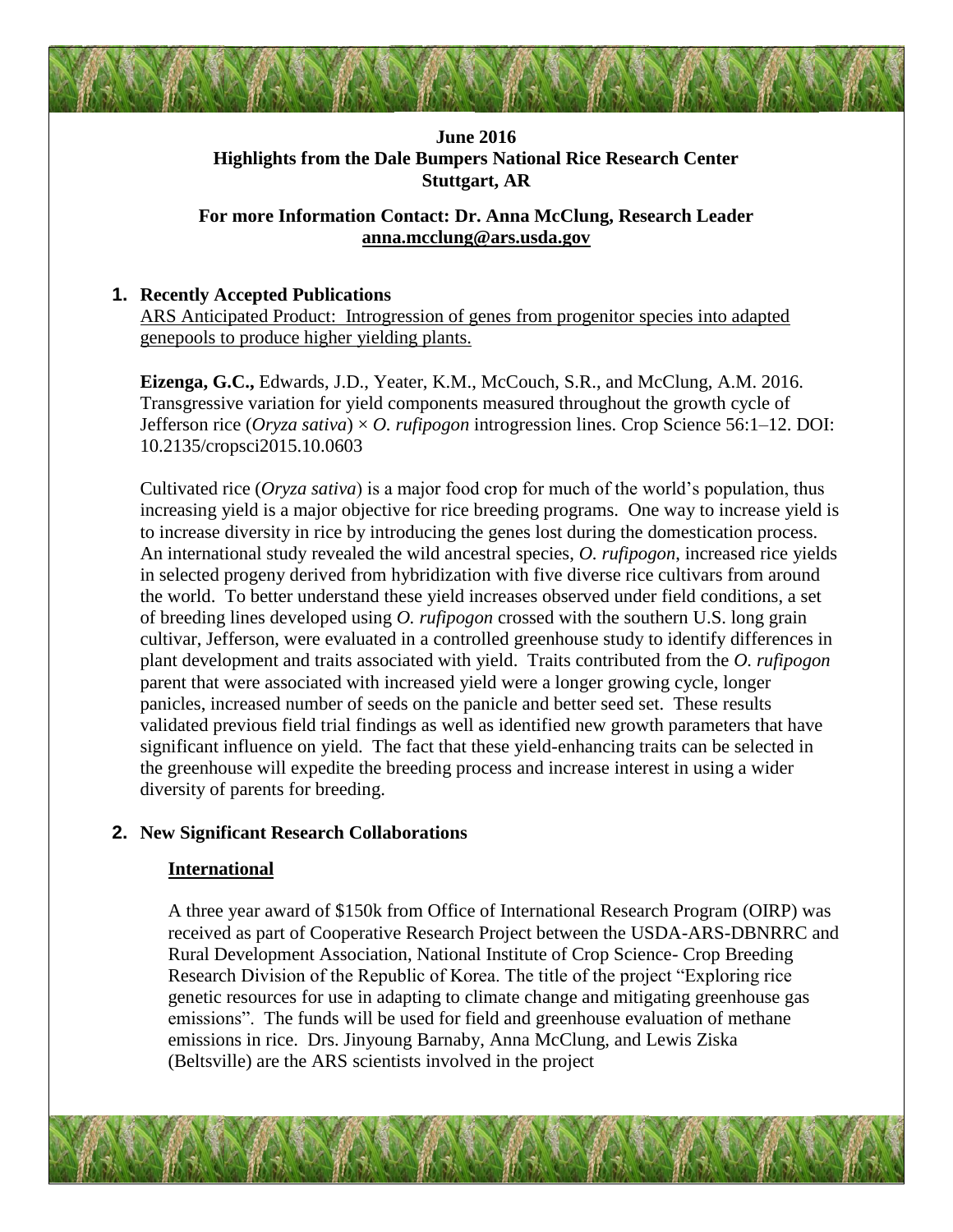Dr. Danting Li, a professor of Rice Breeding and Genetics at the Rice Research Institute, Guangxi Academy of Agricultural Sciences in Nanning, China arrived on June 28, 2016. She will be conducting collaborative research with Dr. Georgia Eizenga over the next year, to identify new sources of genetic resistance to rice sheath blight which is a major disease of rice in the USA and in China.

## **USA**

#### **3. New Awarded Grants**

#### **4. Technology Transfer**

**a. Formal Events:**

**To Non-research stakeholders**

**To Research Community**

#### **b. Informal Contacts:**

June 13, Dr. Shannon Pinson provided information to two scientists with the University of Arkansas, Fayetteville, AR on quarantine methods and permits for importing plant tissues for destructive laboratory analysis.

#### **c. New MTAs**

#### **d. Germplasm Exchanged:**

During June, 221 rice accessions from the Genetics Stocks *Oryza* (GSOR) collection were distributed to researchers in the US.

#### **5. Educational Outreach**

During the week of June 6-10, 2016, the Dale Bumpers National Rice Research Center (DBNRRC) in Stuttgart, AR partnered with Dr. Venkatesan Sundaresan at University of California, Davis to host undergraduate interns from University of Arkansas, Pine Bluff (1890's University) as part of a National Science Foundation funded project entitled "Genomics Of Host-Microbiome Interactions In Rice". The students met with a wide variety of researchers at DBNRRC and University of Arkansas throughout the week to learn of research being conducted to address issues important to the rice industry.